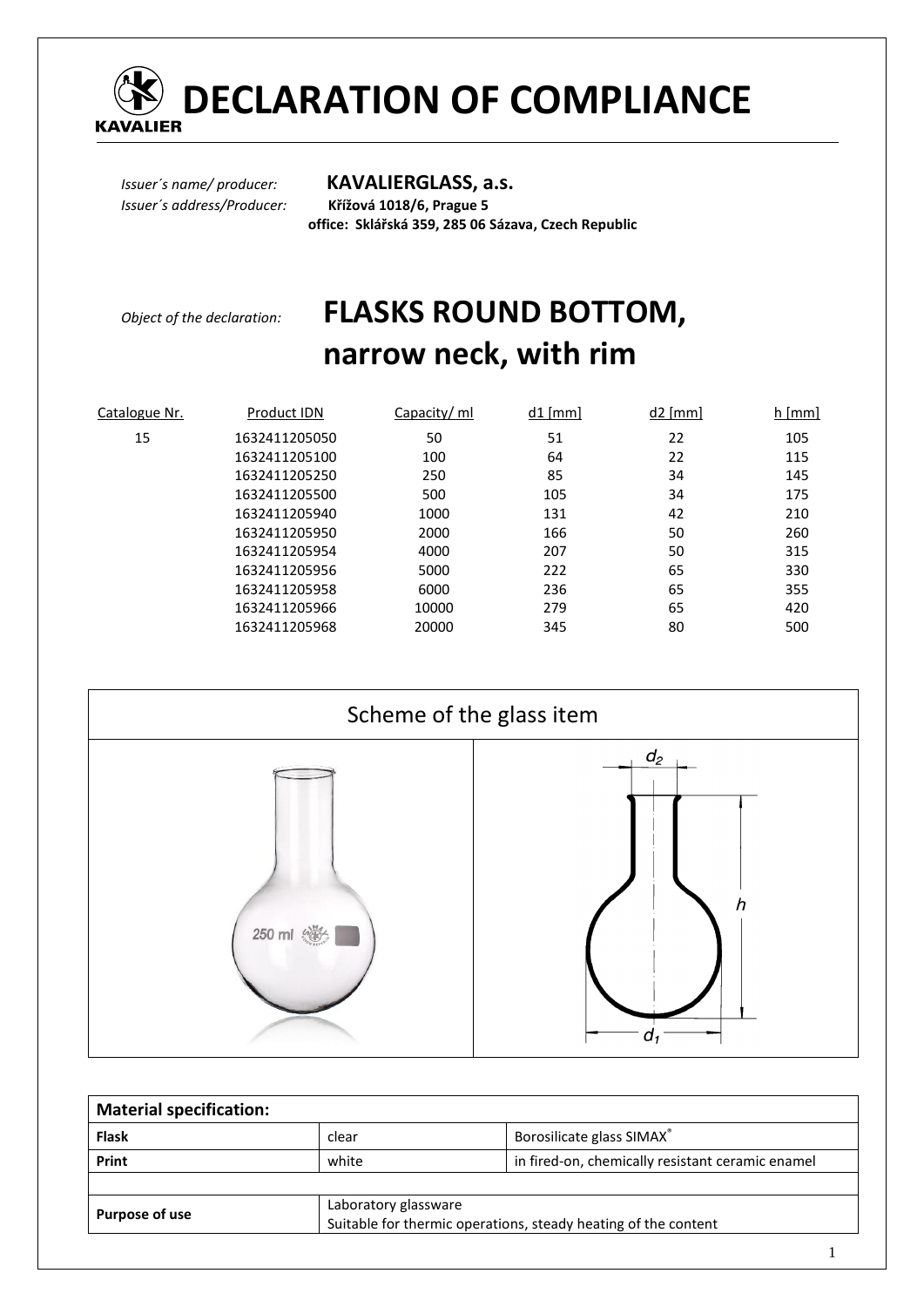### **The object of the certificate described above is in conformity with the requirements of the following standards and regulations:**

#### **Glass characteristics:**

- ISO 3585 Borosilicate glass 3.3 Properties
	- Chemical durability (art. 4.1, 4.2, 4.3, 4.4)
	- Physical properties (art. 5.1, 5.2, 5.3, 5.4, 5.5, 5.6)
- Glass containers for pharmaceutical use
	- Eur. Ph 10<sup>th</sup> Edition -3.2.1 Glass Type I.
- ČSN 704041: 1998 / Z2 Laboratory glassware Flasks with round and flat bottoms
	- Maximum permissible errors in dimensions fulfill the values specified in Table 1 ČSN 704041.

#### Table 1 – ČSN 704041

| Dimensions of flasks, round bottom |                                                                          |                                                  |                           |  |
|------------------------------------|--------------------------------------------------------------------------|--------------------------------------------------|---------------------------|--|
| <b>Nominal volume [ml]</b>         | <b>External diameter of</b><br>body at widest point<br>$[\pm \text{mm}]$ | <b>External diametr of</b><br>$neck$ [ $\pm$ mm] | Overall height $[\pm mm]$ |  |
| 50                                 | $51 \pm 1$                                                               | $22 \pm 1$                                       | $105 \pm 3$               |  |
| 100                                | $64 \pm 1.5$                                                             | $22 \pm 1$                                       | $115 \pm 3$               |  |
| 250                                | $85 \pm 2$                                                               | $34\pm1.5$                                       | $145 \pm 3$               |  |
| 500                                | $105 \pm 2$                                                              | $34 \pm 1.5$                                     | $175 \pm 4$               |  |
| 1000                               | $131\pm3$                                                                | $42\pm2$                                         | $210\pm4$                 |  |
| 2000                               | $166 \pm 3$                                                              | $50 \pm 2$                                       | $260 \pm 4$               |  |
| 4000                               | $207\pm3$                                                                | $50\pm2$                                         | $315 \pm 5$               |  |
| 6000                               | $236\pm3$                                                                | $65 \pm 2.5$                                     | $355 \pm 5$               |  |
| 10000                              | $279 \pm 4$                                                              | $65 \pm 2.5$                                     | $420\pm 6$                |  |

#### **No heavy metals (lead, cadmium, mercury and hexavalent chromium):**

• Regulation (EC) No. 987/2008 of 8 October 2008 amending Regulation (EC) No. 1907/2006 – REACH as regards Annexes IV and V – glass was exempted from the obligation to register.

#### • **Chemical characteristics of borosilicate glass (**approximate values**)**

| Component                      | Content (percentage by weight) |  |
|--------------------------------|--------------------------------|--|
| SiO <sub>2</sub>               | 80,3%                          |  |
| $B_2O_3$                       | 13,0%                          |  |
| Al <sub>2</sub> O <sub>3</sub> | 2,4%                           |  |
| $Na2O + K2O$                   | 4,3%                           |  |